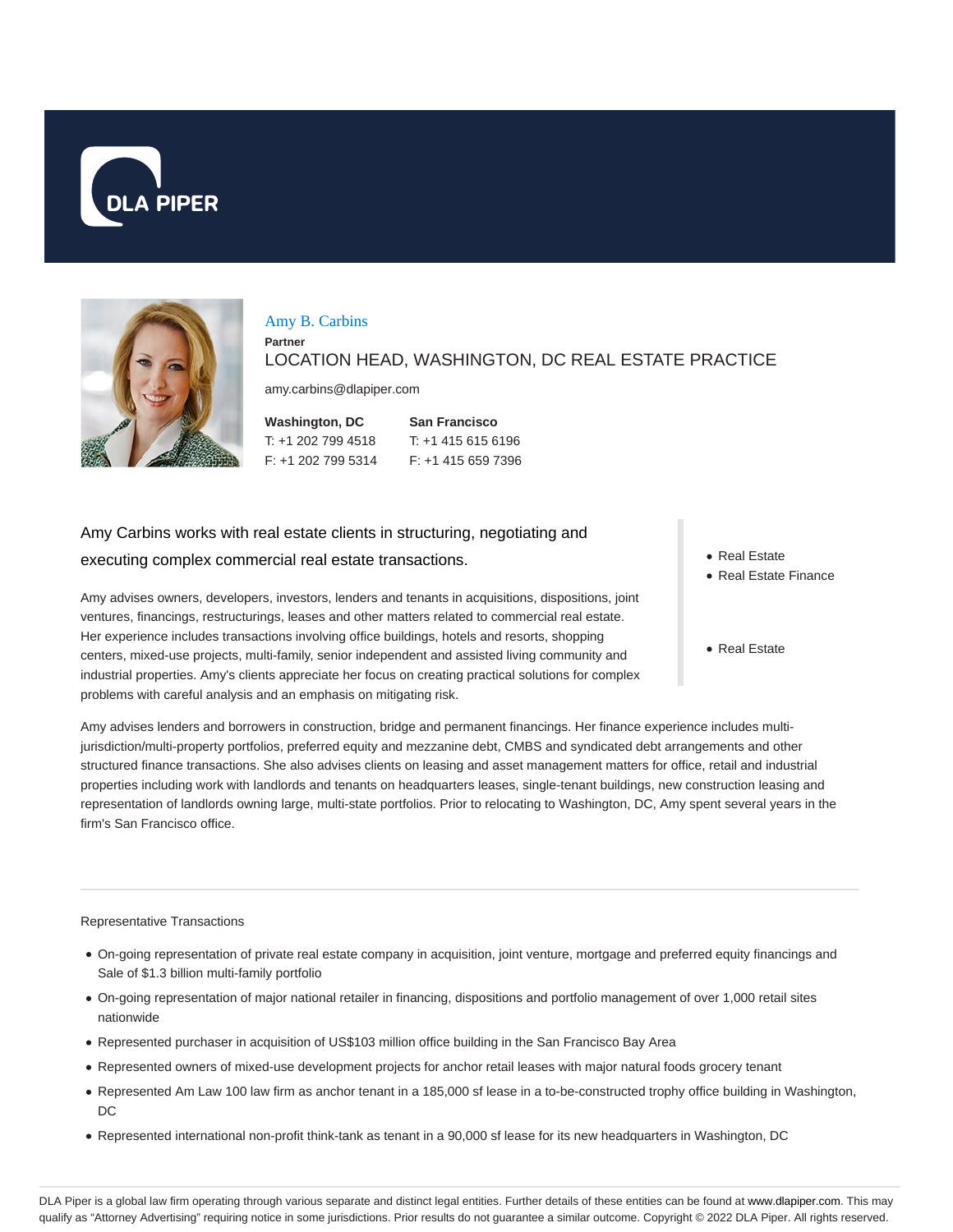- Represented international oil company in disposition of real estate and other assets including more than 800 individual retail properties in the Southwest to a single purchaser
- Represented lender in foreclosure, leasing and disposition of a two- building office project, including single-tenant leases for each building

## **CREDENTIALS**

## **Admissions**

- California
- District of Columbia

## **Recognitions**

- Chambers USA
- 2021 Band 4, District of Columbia Real Estate

Chambers comments, "Amy Carbins is cochair of the practice, and offers expertise in matters including acquisitions, leases and complex structuring financings." Clients say, "She has a no-nonsense approach. She likes to cut through and get a deal, which is much appreciated in transaction mode." "She's learned from the best and has a terrific ability to negotiate firmly while keeping all parties engaged and moving forward."

2020 - Up and Coming, District of Columbia Real Estate

• The Legal 500 United States 2020-21 - Recommended, Real Estate

## **Education**

- J.D., Lewis & Clark Law School 2004 cum laude
- B.A., University of Oregon 2000

### INSIGHTS

## **Publications**

**Emerging Growth and Venture Capital News Summer 2012**

11 Jun 2012

- "Key leasing considerations for startups," DLA Piper Venture Alley, June 7, 2012
- "Real Estate Finance Industry Faces Dangerous Legislation," Legal News, 2011

### **NEWS**

**DLA Piper partner Amy Carbins named a Law360 Real Estate MVP**

#### 27 October 2020

DLA Piper is pleased to announce that partner Amy Carbins has been named a 2020 Law360 Real Estate MVP.

DLA Piper is a global law firm operating through various separate and distinct legal entities. Further details of these entities can be found at www.dlapiper.com. This may qualify as "Attorney Advertising" requiring notice in some jurisdictions. Prior results do not guarantee a similar outcome. Copyright @ 2022 DLA Piper. All rights reserved.